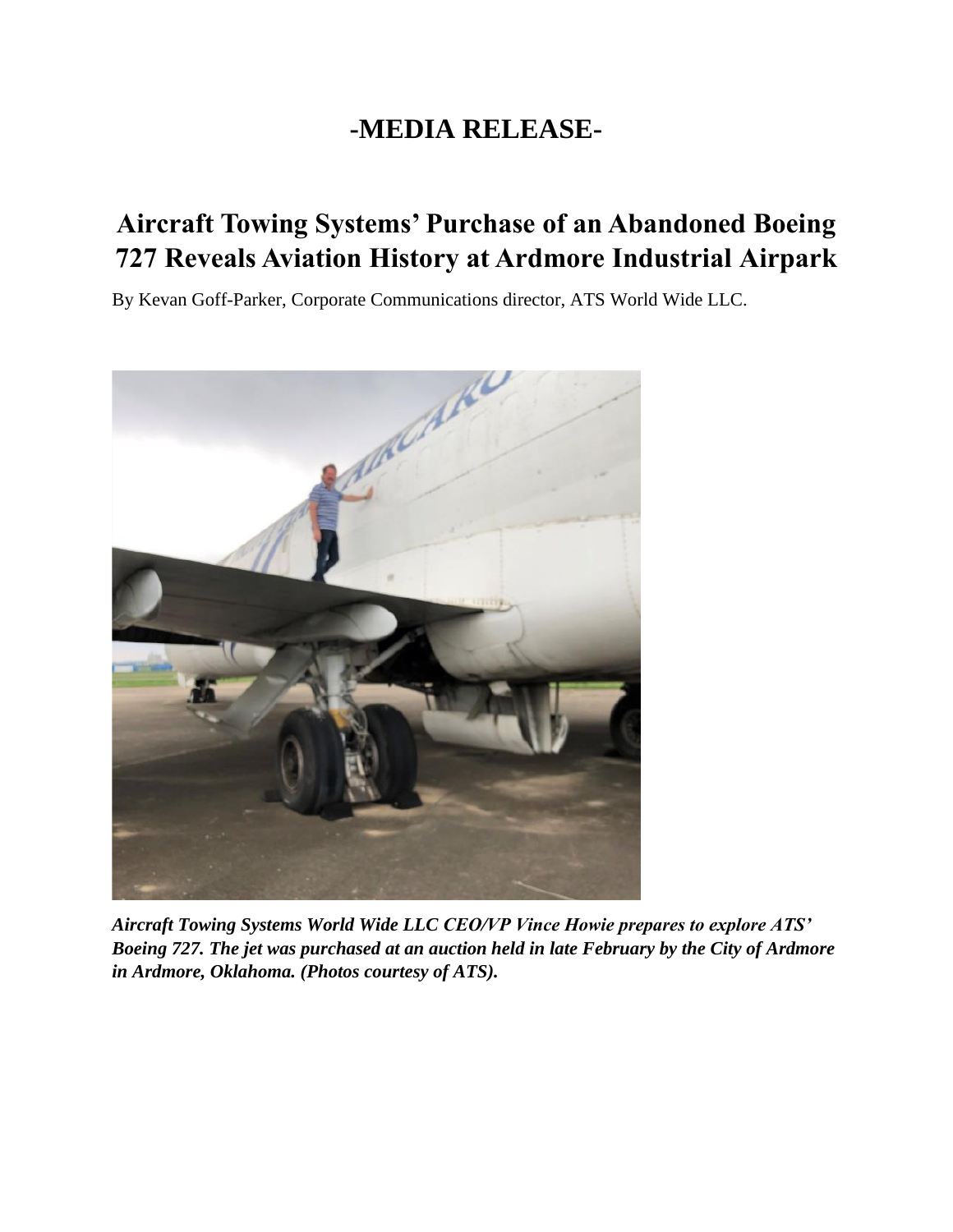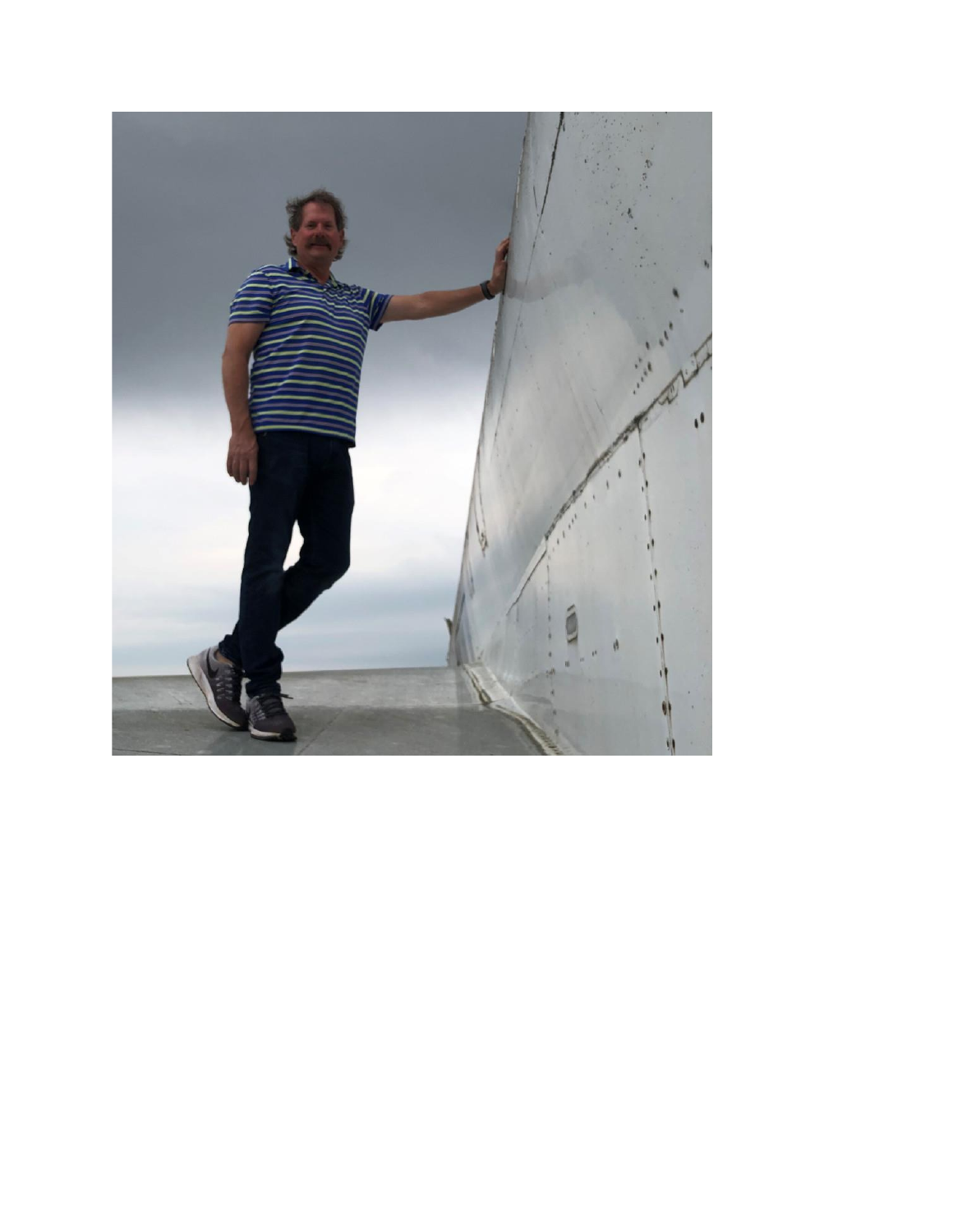

*Aircraft Towing Systems World Wide LLC CEO/Vice President Vince Howie stands before the formerly abandoned Boeing 727 that ATS WW LLC purchased in late February at the Ardmore Industrial Airpark in Ardmore, Oklahoma. Last week, he, one of his two daughters, Abby Pogorzelski, who, like her father, is also a part-owner of company, and Howie's son-inlaw, Bill Pogorzelski, all climbed aboard the 727 to discover the plane's interior. They entered through the emergency access door because it was the only way available to the back of the plane. (Photos courtesy of Aircraft Towing Systems World Wide LLC).*

**ARDMORE, Oklahoma (04/17/2020) —** Aircraft Towing **S**ystems World Wide LLC CEO/Vice President Vince Howie recently climbed aboard the company's newly purchased Boeing 727 – a jet that was abandoned nearly 13 years ago at the Ardmore Industrial Airpark in Ardmore, Oklahoma.

Accompanied to the airpark by his daughter and son-in-law, Abby and Bill Pogorzelski, Howie said he was finally able to gain entry to the back part of the plane through an emergency access door. When functional, one of the 727's most distinctive features includes a built-in ["airstair"](https://en.wikipedia.org/wiki/Airstair) that opens from the rear underbelly of the fuselage. Howie said the jet looked as if "the pilot had just landed the 727, turned off the engines and simply walked away" in 2007.

"When I stepped into the plane, the first thing I saw were two oxygen bottles and a fire extinguisher still strapped in their holders," Howie said. "Everything looked as if it was ready for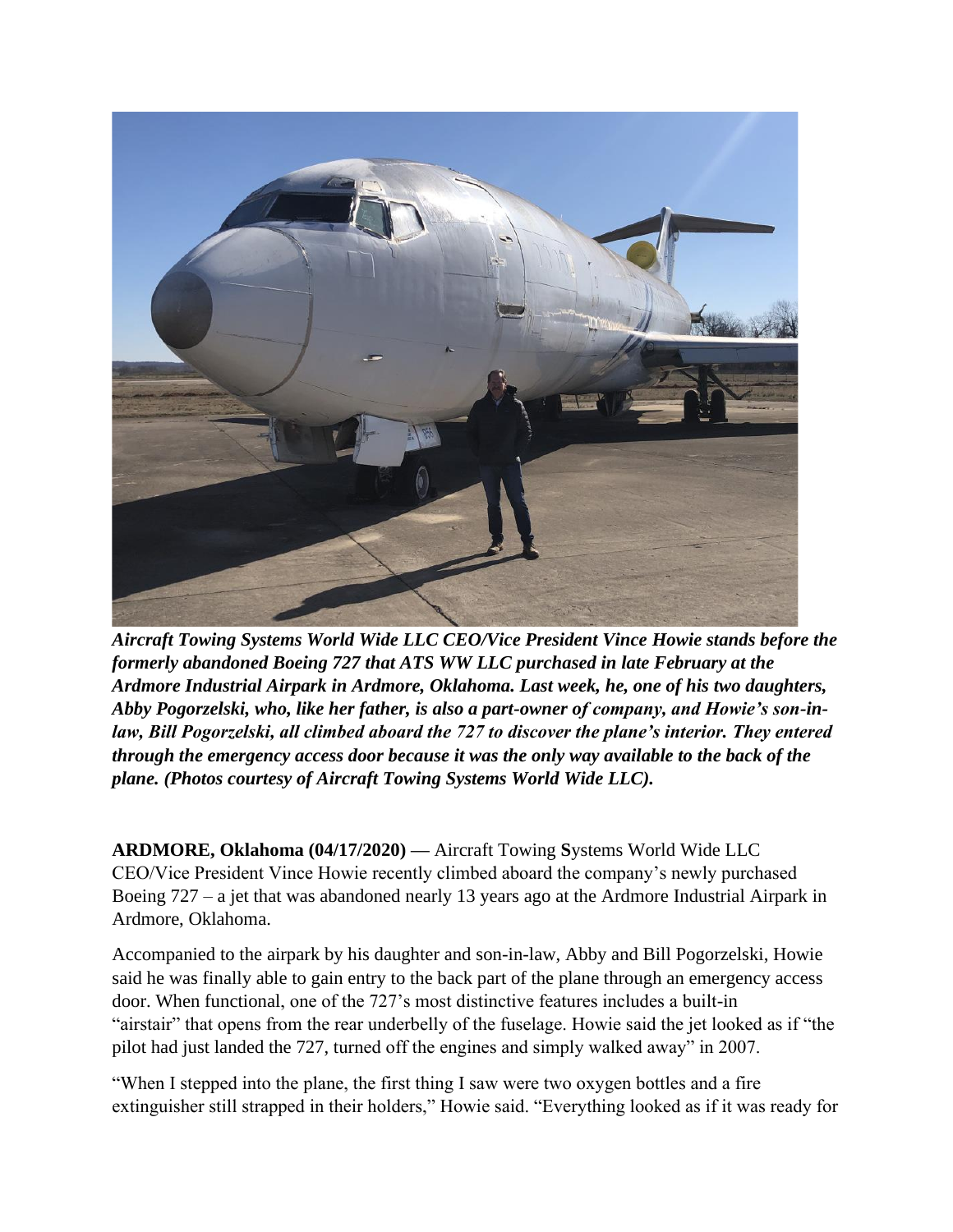the next flight. We were all surprised because the good condition of the aircraft and how it acted as a time capsule from 2007.

"It was also amazing to find the auxiliary power unit (APU) still installed in the trijet aircraft. It was fully functional about 13 years ago when they parked the aircraft. If functional, the APU may allow us to power the brakes and steering for our testing purposes."



*The Boeing 727 make and model with serial number. (Photos courtesy of Aircraft Towing Systems World Wide LLC)*

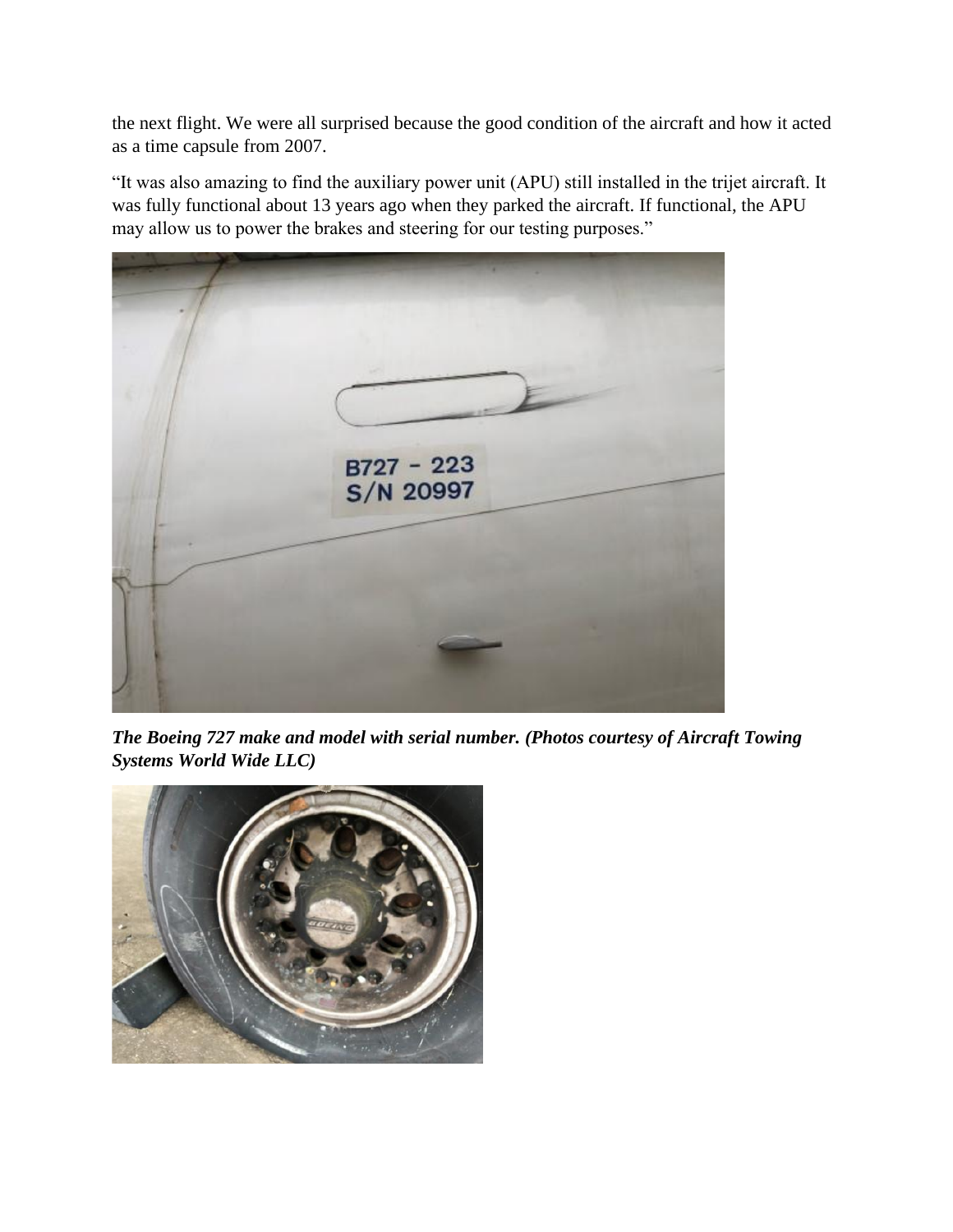*New wheels have been ordered to replace these 727 tires on the nose wheel. (Photos courtesy of Aircraft Towing Systems World Wide LLC).*



*Aircraft landing lights. (Photos courtesy of Aircraft Towing Systems World Wide LLC).*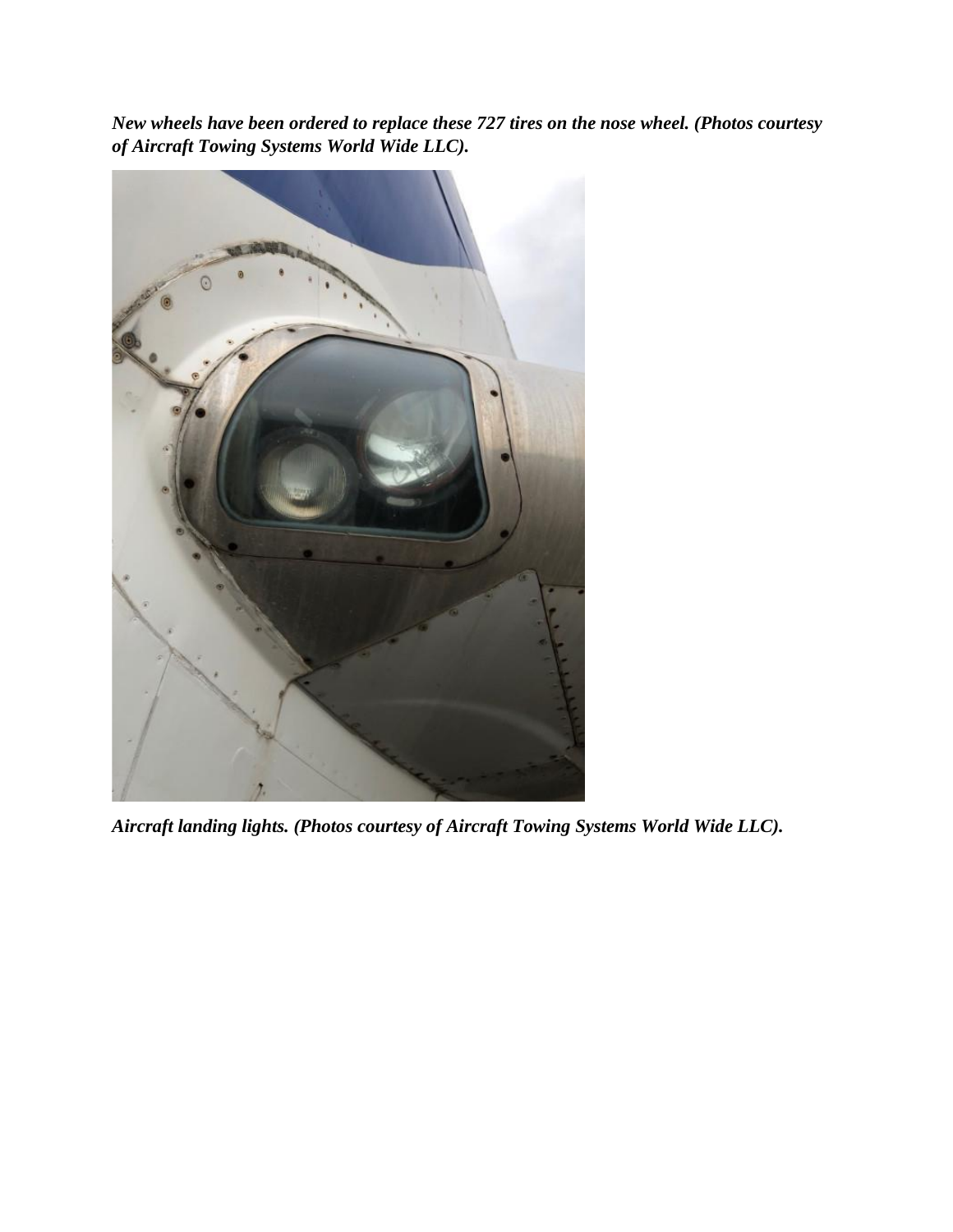

*Two thrust reversers – used to slow down the 727-223 jet – are on the plane. (Photos courtesy of Aircraft Towing Systems World Wide LLC).*

The narrow-bodied jet was created by The Boeing Company to satisfy airliners' growing need during the early 1960s for a passenger jet that could be flown in and out of smaller cities with shorter runways. The APU was another Boeing innovation because it allowed air-conditioning and electrical systems to run without a ground-based power supply and without having to start one of the jet's main engines. ATS' particular 727-223 was once owned by Kitty Hawk Air Cargo based out of Texas, which went bankrupt in 2008.

Powered by an electric engine and featuring an underground rail channel system, the ATS prototype is designed to move aircraft to and from an airport's runways to taxiways and gates all without the use of an aircraft's main engines. Anticipated benefits from ATS include improved safety, fuel savings, a reduction in airport accidents, decreased emissions, as well as increased airport efficiency, a longer jet-engine life, time management improvements, and a reduction in noise.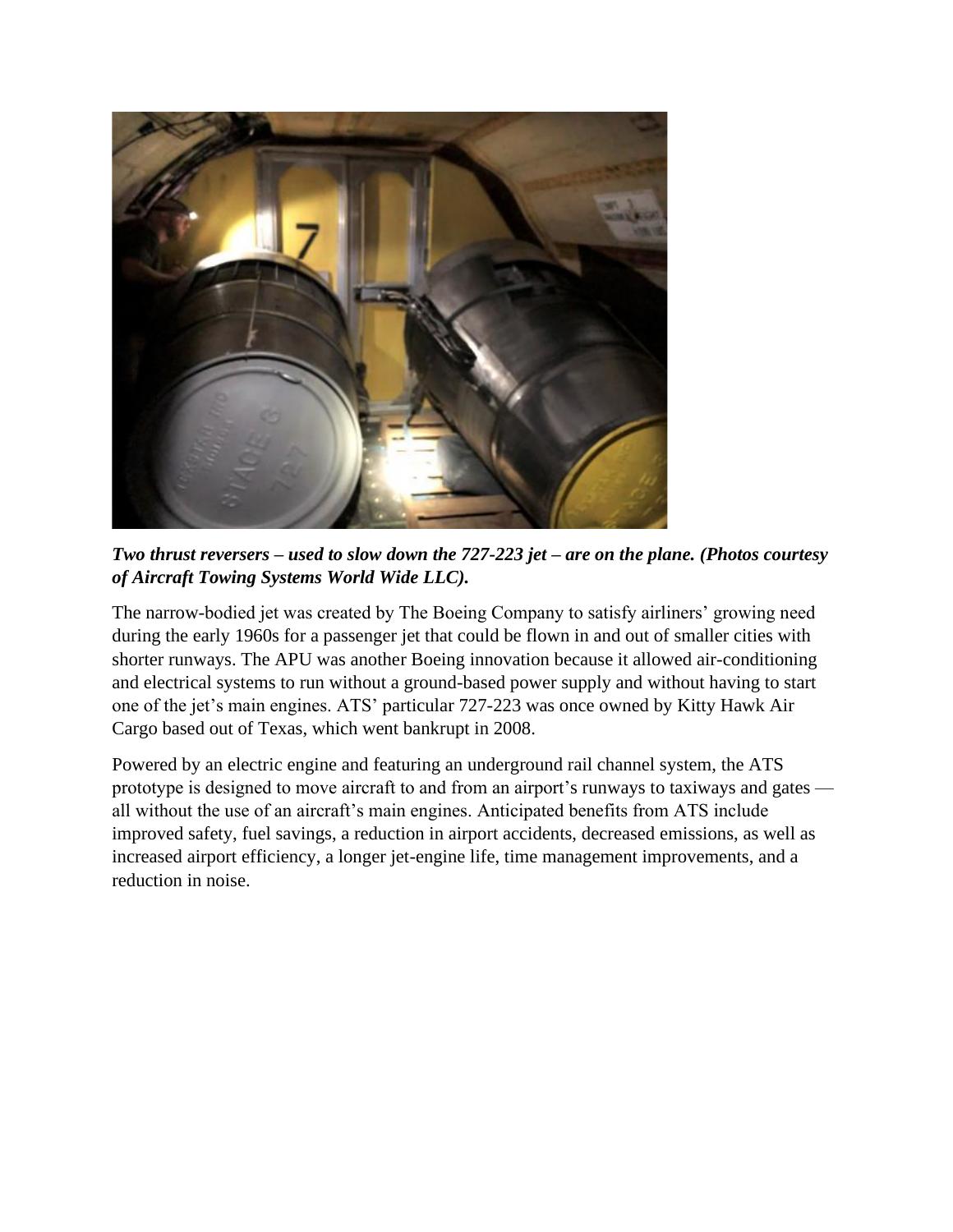| ,,,,,           |                                                       |                                             |                           |                                                                |                           |              |  |
|-----------------|-------------------------------------------------------|---------------------------------------------|---------------------------|----------------------------------------------------------------|---------------------------|--------------|--|
|                 | <b>CUSTOMER NUMBER:</b><br>ASSIGNED TO:               |                                             |                           | NJEPPESEN<br><b>Airway Manual Services Record of Revisions</b> |                           |              |  |
|                 |                                                       | 1856 AP<br>REVISION<br><b>REVISION DATE</b> |                           |                                                                |                           | LOCATION:    |  |
|                 | 7                                                     |                                             | REVISION<br><b>NUMBER</b> | <b>REVISION DATE</b>                                           | <b>REVISION</b><br>NUMBER | <b>REVIE</b> |  |
|                 | $\overline{z}$<br>$2\tau$ c <sub><math>5</math></sub> | D<br>OZ                                     | 24                        |                                                                | 47                        |              |  |
|                 | $\overline{\mathbf{a}}$<br>4                          |                                             | 25<br>26                  |                                                                | 48                        |              |  |
|                 | 5                                                     |                                             | 27                        |                                                                | 49                        |              |  |
|                 | 6                                                     |                                             | 28                        |                                                                | 50                        |              |  |
|                 | 4<br>2<br>$\overline{r}$                              | $\mathcal{O}$<br>7                          | 29                        |                                                                | 51                        |              |  |
|                 | $\overline{B}$                                        |                                             | 30                        |                                                                | 52                        |              |  |
|                 | $\boldsymbol{g}$                                      |                                             | 31                        |                                                                | 53                        |              |  |
|                 | 10 <sub>1</sub>                                       |                                             | 32                        |                                                                |                           |              |  |
| 11              |                                                       |                                             | 33                        |                                                                |                           |              |  |
|                 |                                                       |                                             | 34                        |                                                                |                           |              |  |
| 12              |                                                       |                                             |                           |                                                                |                           |              |  |
| 13              |                                                       |                                             | 35                        |                                                                |                           |              |  |
| 14              |                                                       |                                             | 36                        |                                                                |                           |              |  |
| 15              |                                                       |                                             | 37                        |                                                                |                           |              |  |
| 16              |                                                       |                                             | 38                        |                                                                |                           |              |  |
| 17 <sub>1</sub> |                                                       |                                             | 39                        |                                                                |                           |              |  |
|                 |                                                       |                                             |                           |                                                                |                           |              |  |
| 18              |                                                       |                                             | 40                        |                                                                |                           |              |  |
| 19              |                                                       |                                             | 41                        |                                                                | DATE OF LAST              |              |  |
| 20              |                                                       | 42                                          |                           |                                                                |                           |              |  |
|                 |                                                       | An.                                         |                           |                                                                |                           |              |  |

*The Kitty Hawk Air Cargo's final plane flight log featured above. It was last signed in August 31, 2007. (Photos courtesy of Aircraft Towing Systems World Wide LLC).*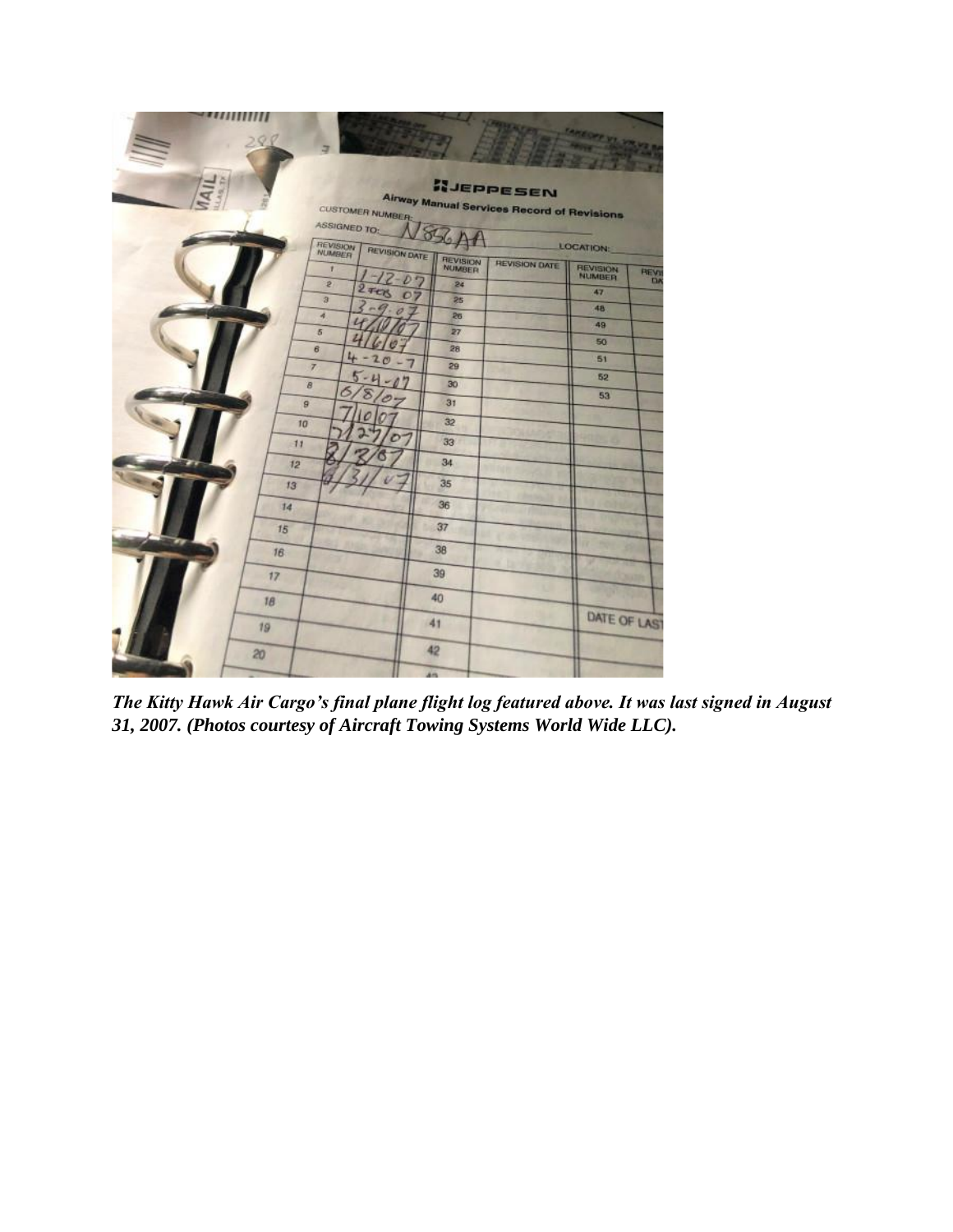

*Flight data recorder. (Photos courtesy of Aircraft Towing Systems World Wide LLC).*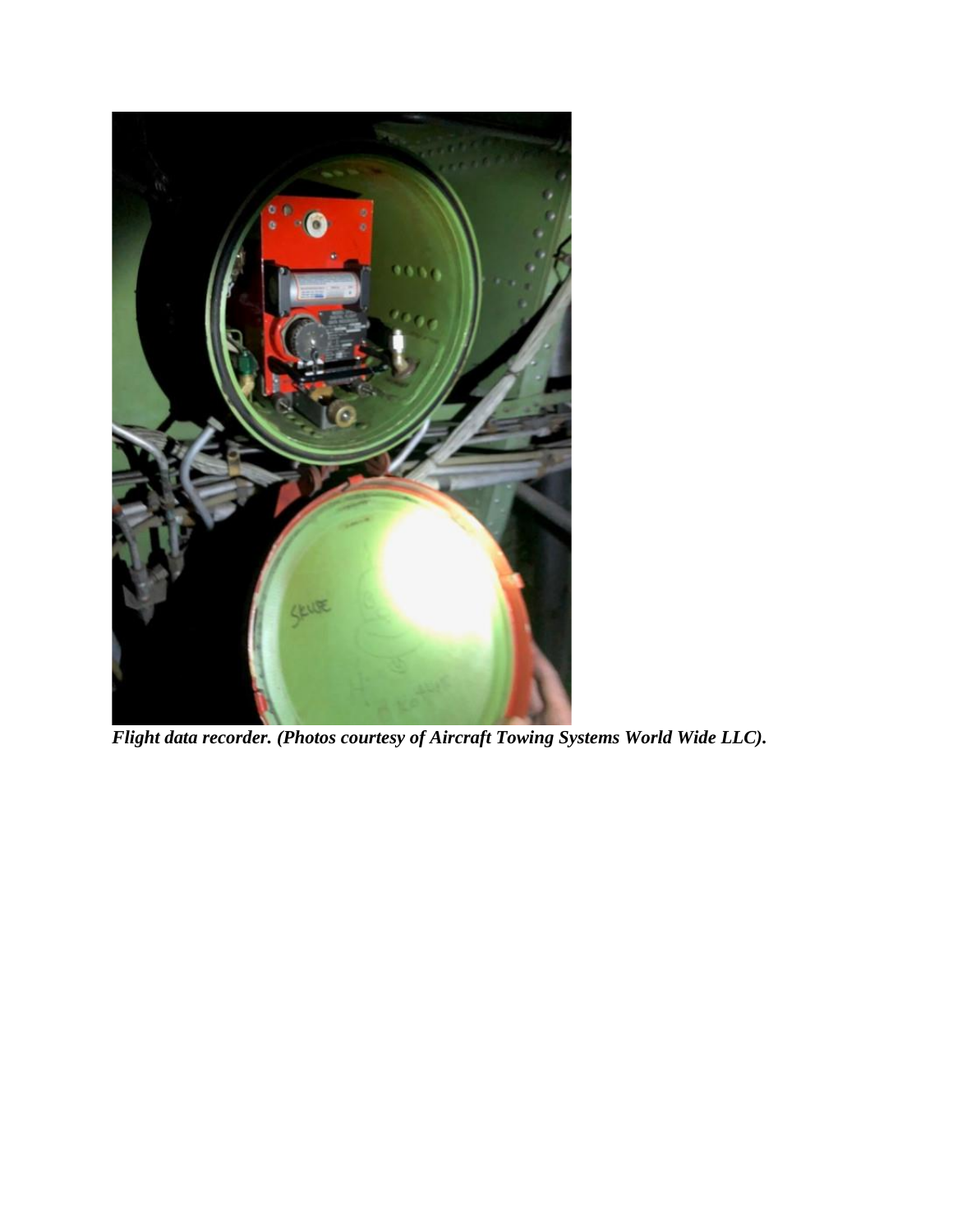

*The Boeing 727's standard airworthiness certificate. (Photos courtesy of Aircraft Towing Systems World Wide LLC).*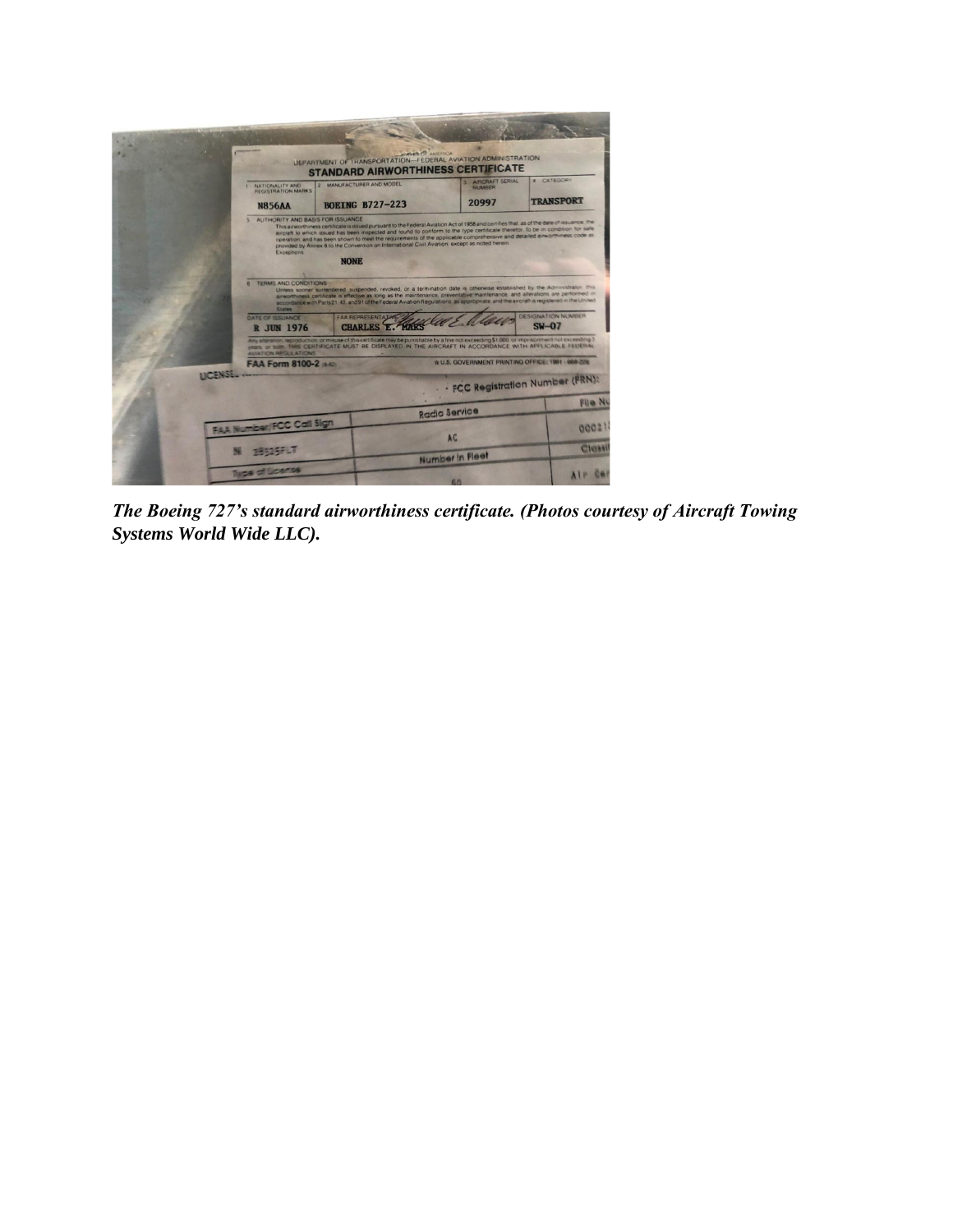

*Voice cockpit recorder. (Photos courtesy of Aircraft Towing Systems World Wide LLC).*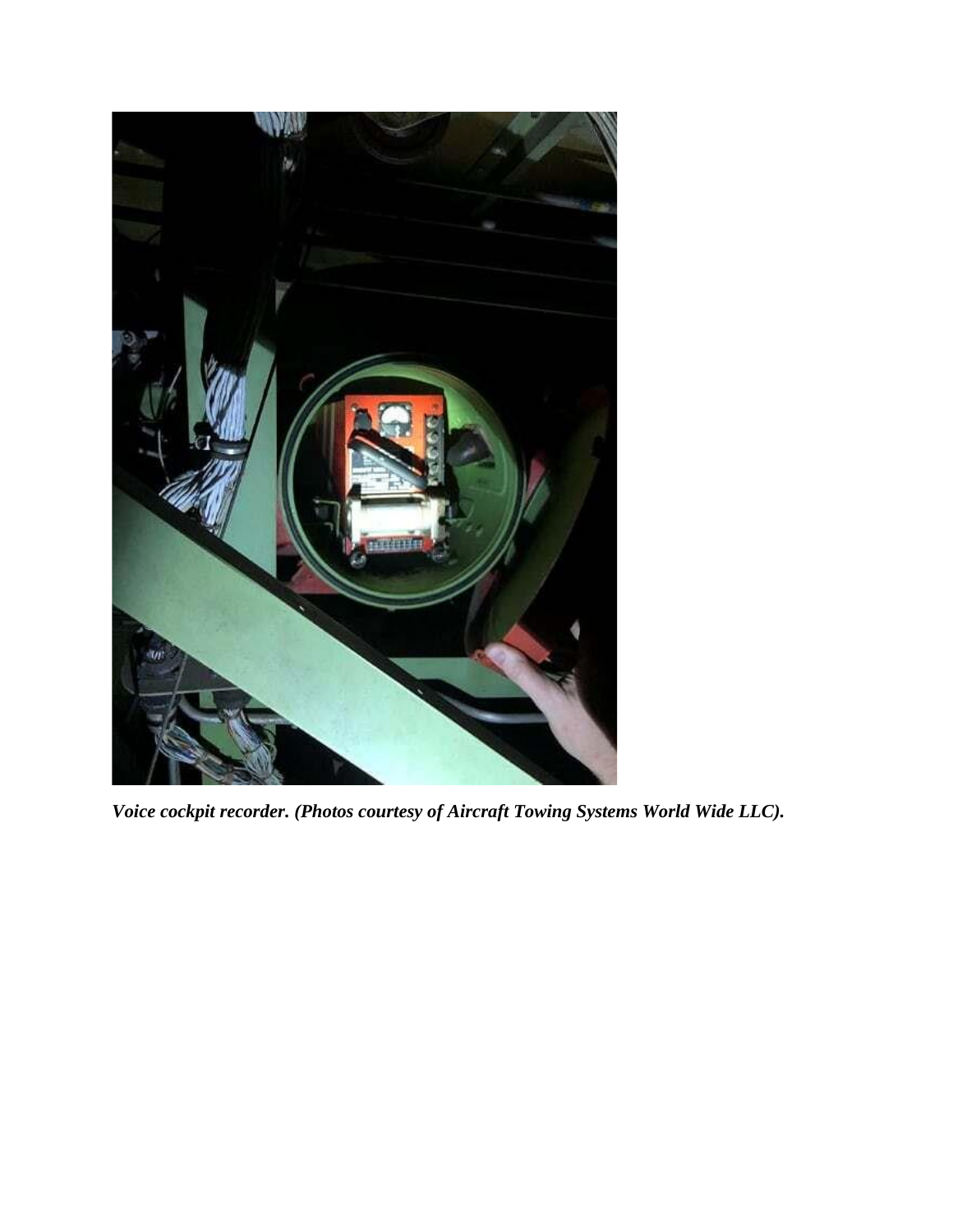

*An engine cowl from a different 727 jet (lower right). (Photos courtesy of Aircraft Towing Systems World Wide LLC).*

"Our jet will be used to demonstrate the effectiveness of Aircraft Towing Systems," Howie said. "King Aerospace will also install the engine cowls we discovered inside, clean the aircraft and apply the ATS' logos. If they can get the APU working, it will allow ATS to power the brakes and steering, which will make testing much safer and easier."

"We also purchased two new front tires. King Aerospace will also move the jet onto the ATS ramp space where it will be used for the testing and demonstrations of our ATS prototype."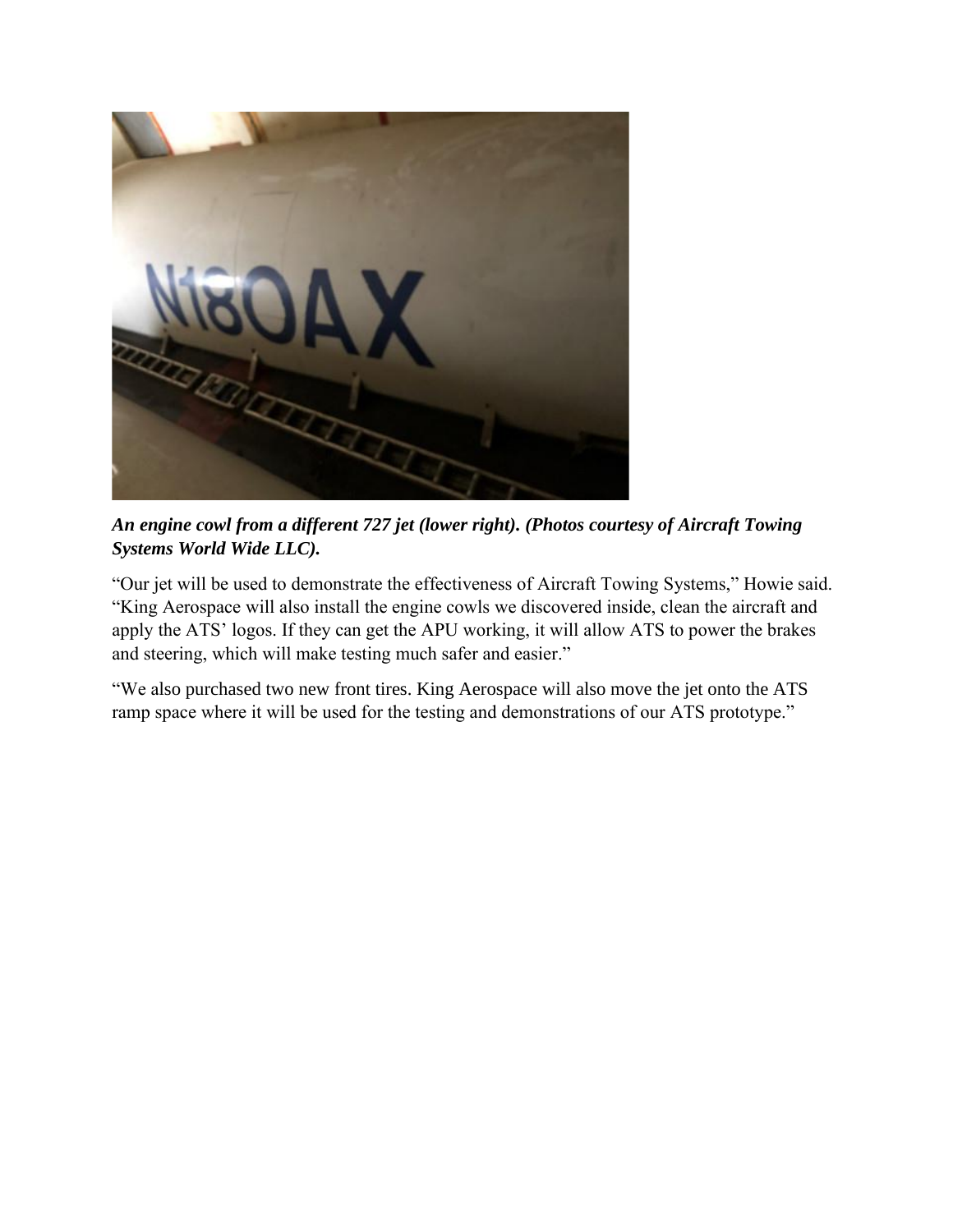

*The cockpit had several aviation-related magazines published in 2007. (Photos courtesy of Aircraft Towing Systems World Wide LLC).*

He said he first noticed the 727 at the Ardmore Industrial Airpark when he visited several years ago and thought he might eventually lease the jet as a test aircraft for the ATS prototype testing and demonstration.

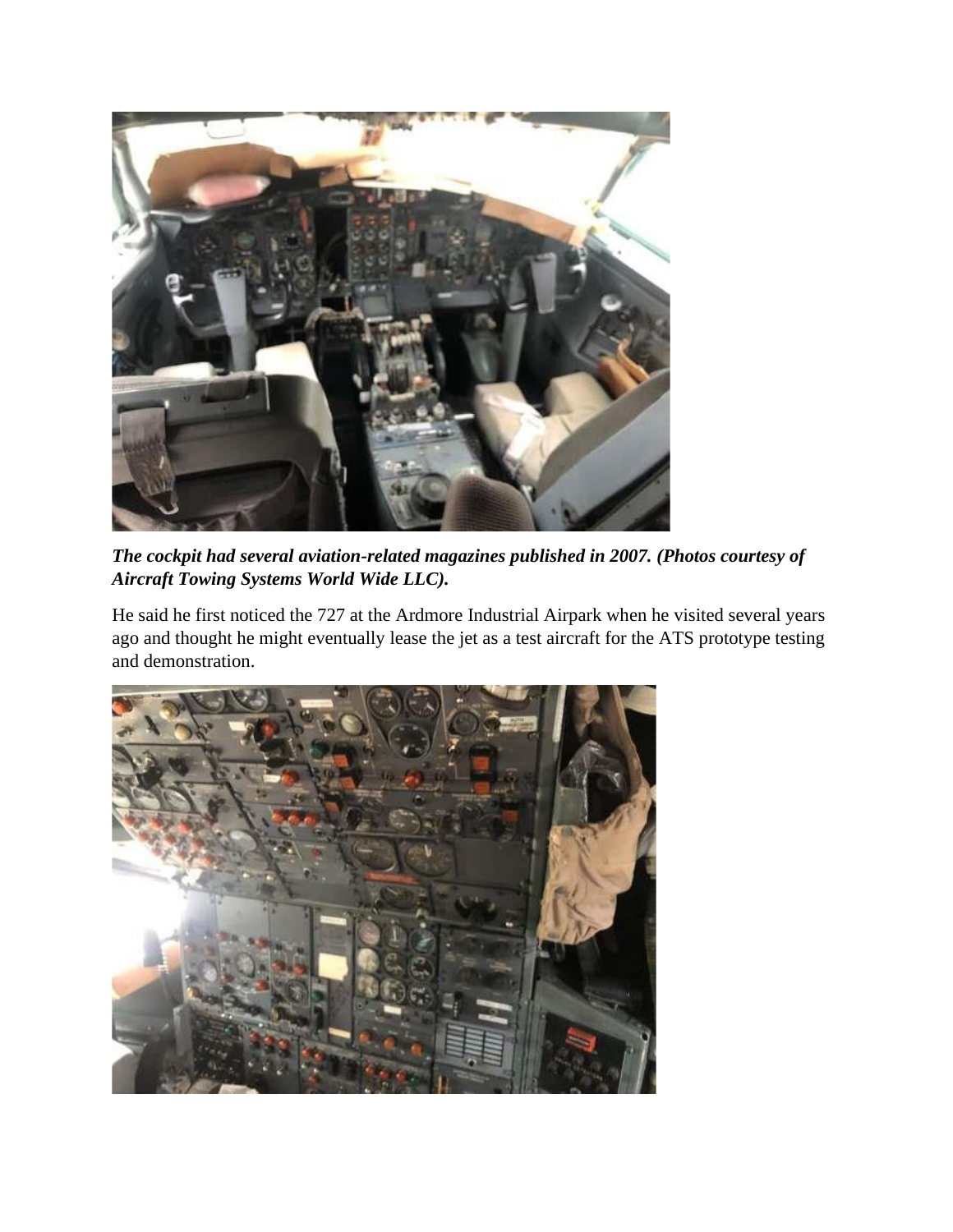## *Flight engineer station. (Photos courtesy of Aircraft Towing Systems World Wide LLC).*

"When I discovered it was abandoned, I asked if I might buy it," Howie said. "The City of Ardmore then filed for an abandoned title and put it up for auction, so we bought it. We are excited about the future of our ATS prototype and the innovation it will bring to airports worldwide.

"We believe our strategic investment in this jet will be the perfect instrument to demonstrate how ATS works in the days ahead."



*Two sets of jet engine cowls. (Photos courtesy of Aircraft Towing Systems World Wide LLC).*